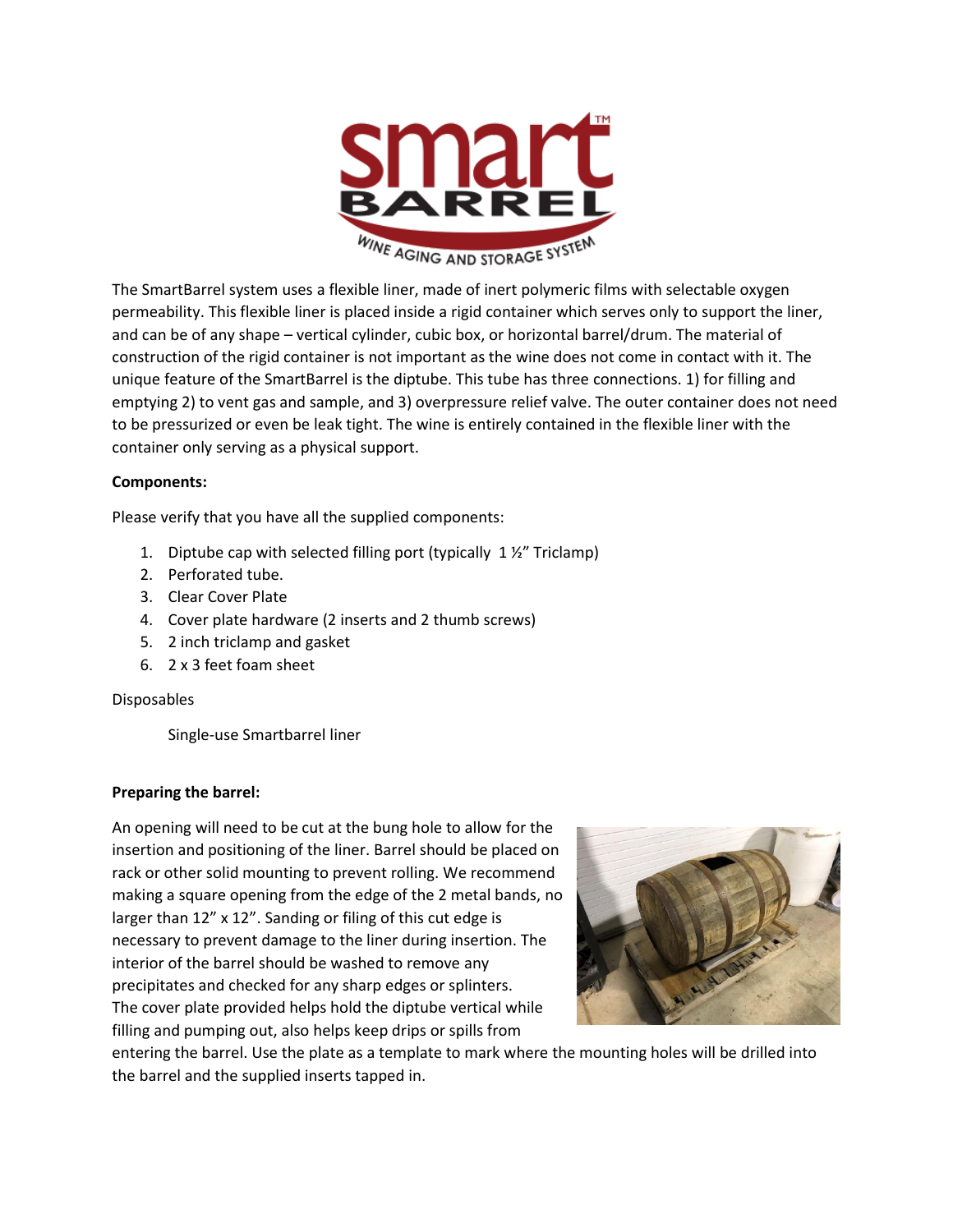#### **Diptube assembly:**



Insert **open end of perforated tube** in to the head of the diptube assembly and secure with set screw (hex key included). Attach filling port adaptor ordered and use wrench to tighten.



Check the height of the assemble in your barrel, it should rest on the bottom and the triclamp connections should be 1 inch above the top of the barrel, this will accommodate the coverplate to lay flat across the cut opening and the connection of the liner to be above the opening. The length of the perforated tube may need to be cut to length because of the varying diameter of barrels, this is easily done with a hack saw.

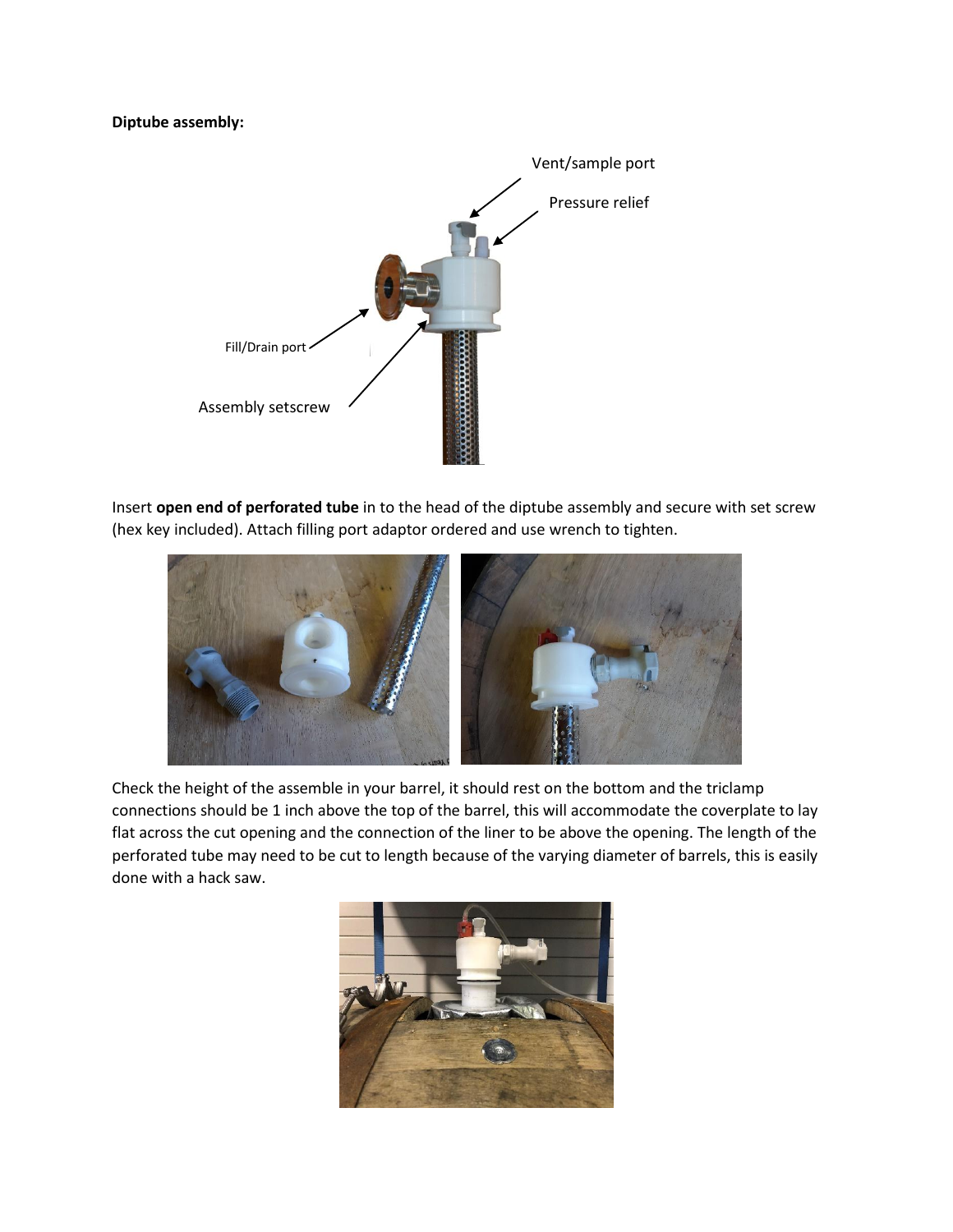#### **Inserting the Liner and diptube assembly:**

Inspect interior for anything that may damage the liner, sanding the interior may be necessary and insure it is clean and dry. Make sure that any tartarate crystal deposits are thoroughly removed by washing with hot water. These are sharp and can damage the liner. Place the supplied foam sheet inside the barrel so it covers the bottom surface. This sheet protects the liner from any sharp debris or wood splinters.

Liner placement is important to maximize filling volume by avoiding folds and pockets. If you are planning to add oak products, it is easiest to add them into the liner at this time. Next, lay the liner on a flat surface, folding the 4 corners up toward the opening of the liner.





Next, put the gasket on triclamp port and insert the dip tube. Brace the diptube against the flat surface and clamp the triclamp. Pull up the four corners of the liner and insert into barrel. Push out the four corners of the liner to maximize filling capacity.



Slide the plexiglass cover on with the slot facing away from the fill/drain port. Fasten the cover using the supplied knob screws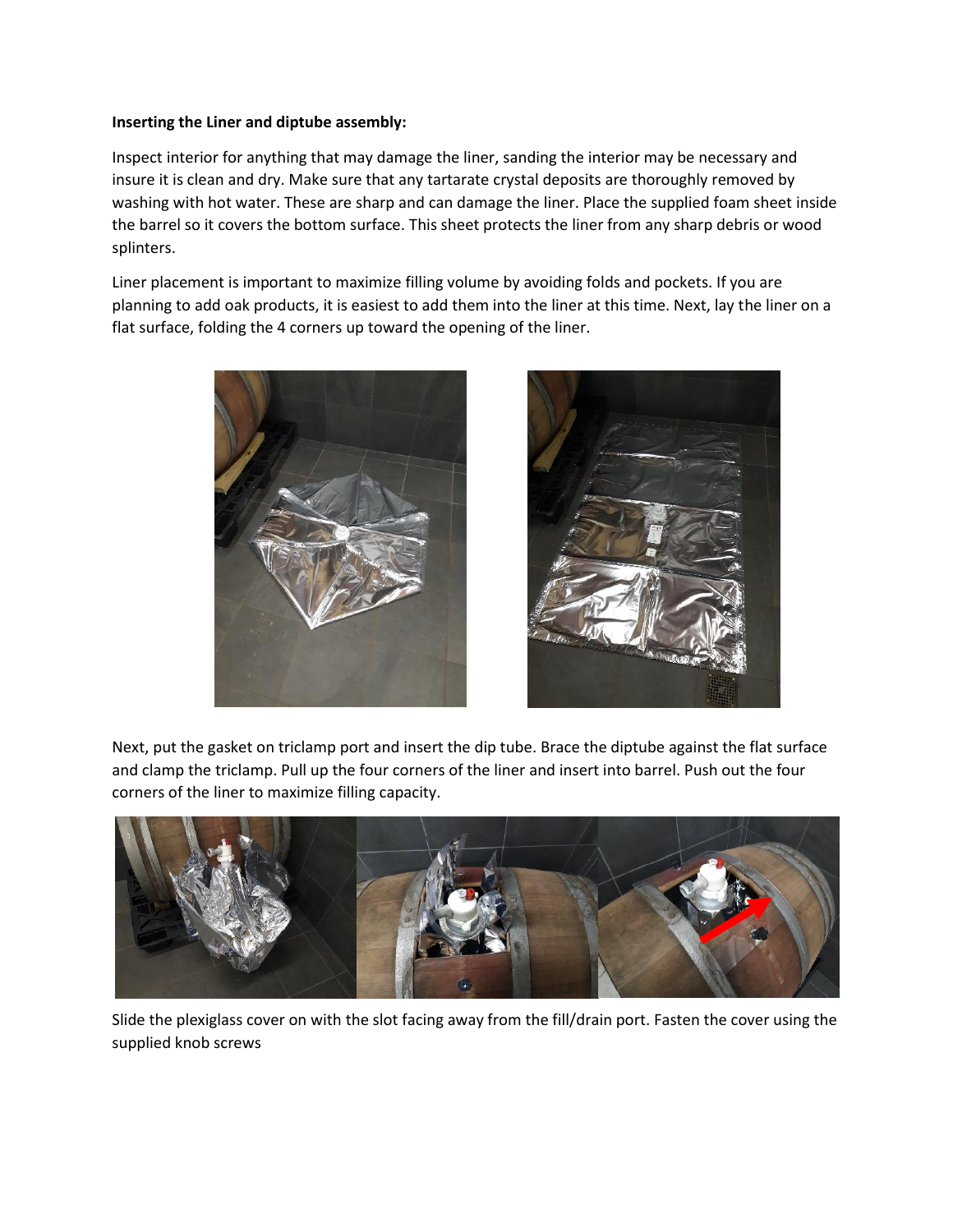### **Filling the Liner:**

Filling the liner can be done with almost any pump setup and even by gravity. Maximum fill rate is 10 gallons per minute. We offer 3 types of attachments, CPC HFC12 quick connect, 1½" TC or 2" TC, but also any fitting can be used that mates with a ¾" female NPT thread on the diptube.



Before starting to fill, inspect all connections to prevent leaks.

- Verified hose clamps are present and tight on all hose barb connections
- Check all threaded connections are tight, Teflon tape may be needed.
- Inspect hoses for any damage, small cuts or cracks.
- Inspect all o-rings on quick connections, if used.
- Inspect triclamp connection and condition of gasket between diptube and liner.

Nearing the end of the fill, pay attention to the small red pressure vent on the diptube assembly. We recommend attaching a small tube that runs to a container to catch the overflow indicating a full liner. A final air removal from the sampling port may be required to maximize the fill. Depending on connections used, disconnect your filling line from the diptube assembly. If a quickconnect is used then your liner will automatically be sealed, but if another type is used**, a cap or valve will be needed to close off the diptube inlet**.

### **Removing air or gases in headspace:**

Any air trapped in the liner should be removed. Especially with a partial fill. Connect our cordless aspirator to the sampling port on the diptube and run it until wine is collected in the aspirator bottle.

### **Sampling**

The wine may be sampled by attaching a hose to the sampling port and sucking out a sample. Our cordless aspirator makes this easy. The sample collected in the aspirator bottle can be removed and the contents analyzed.



*Cordless aspirator/sampler*